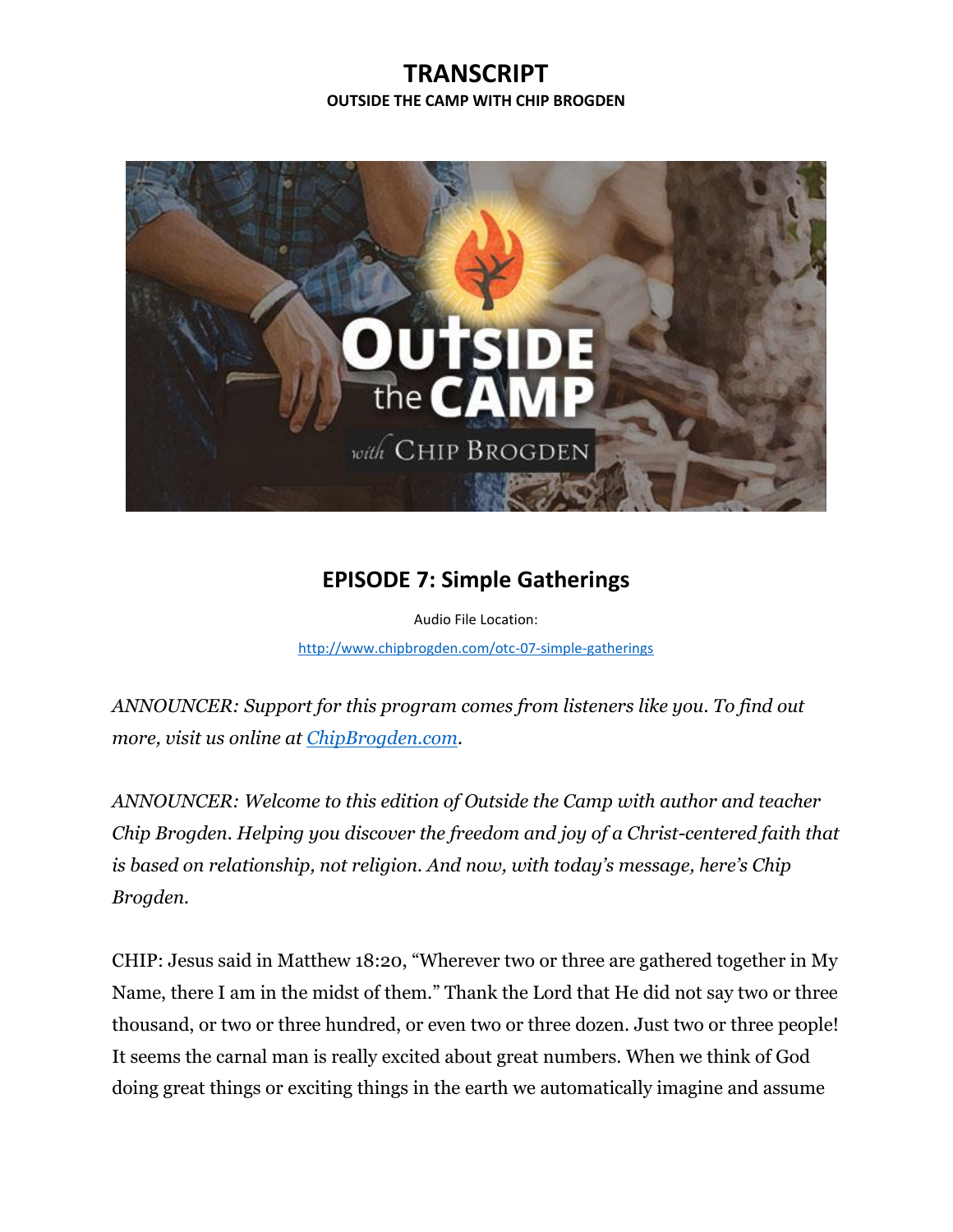that if something is truly "great" then it must involve millions of people, or large crowds. Not so. In fact, I believe that the larger the crowd, the harder it is to see Jesus. The more people are involved, the more error and deception are involved. People begin to focus on people instead of the Lord. And we all know that the Institutional Church has long been fascinated by numbers – so fascinated that they put the numbers up on the wall and tell you so many attended today, so many attended this time last year. We count the people just like we count the money, and the more people the better and more prosperous the church thinks it is.

All I'm saying is that Jesus is in the midst of two or three. For all the talk about "gathering together" it really isn't that difficult, if you just eliminate from your mind the old institutional obsession with large numbers. Jesus is not so interested in numbers. He is very non-specific – He says, two or three. Could be as little as two. Could be as many as three. Just two or three. Very small. Very insignificant in terms of what we have come to expect a "gathering" is supposed to look like. Jesus says He is in the midst of as few as two or three who are gathered together in His Name. I just think that is very liberating. Very freeing, that we do not have to gather dozens or hundreds or thousands of people together and put them in a box. You can call the box a church or a house church or a group or a conference or a meeting or a gathering, but whatever you call it, that "box" often gets in the way of the simplicity of Christ; it unnecessarily complicates our spiritual life. It brings us down to the level of flesh and blood. Fellowship is no longer spiritual, but is tied to a special place, a special time, a special event, when "fellowship" is scheduled to occur. And it seems that that more people you have, the greater opportunity there is for this religious mindset to takeover and ruin everything.

I like the simplicity of two or three. It changes the whole experience, doesn't it?

**OUTSIDE THE CAMP WITH CHIP BROGDEN** [ChipBrogden.com/OTC](http://chipbrogden.com/OTC)

 $2<sup>2</sup>$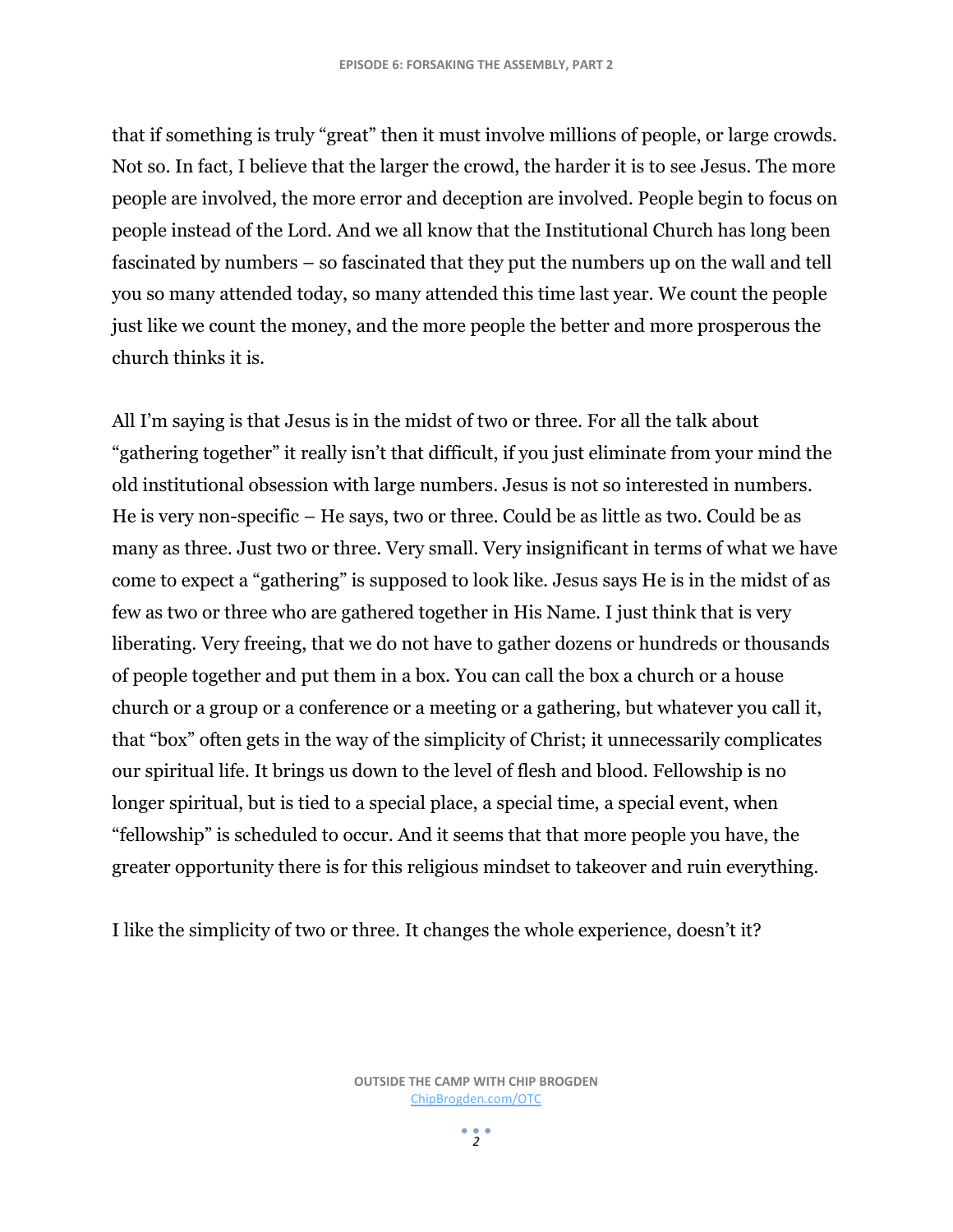The other interesting thing about this is Jesus never told us when to meet. He never said where to meet. He never said how to meet. He never even told us that we *should* meet. Meeting together was, of course, a custom in the Early Ekklesia. It was their custom to meet on the first day of the week. Nothing wrong with that. I'm saying it was a *custom*, it was not a *command*. There are a lot of *customs* in the New Testament. The way they gathered, and when, and where, and what they did, these were all customs. Customs are not commands. A custom is neither good or bad in and of itself. I will say that customs tend to lead to legalism. People can begin following a custom with good intentions and with good results, but over a period of time, people tend to give customs a certain weight and importance that robs it of its spiritual value. This is what Jesus meant when He said, "You nullify the Word of God with your traditions."

A *command* is different. When God *commands* something then we do it. It is not legalistic to do what God commands. Modern Christians today think they can get along just as well without the Bible, because they think they have the Holy Spirit; so, to them, reading or studying the Bible is too legalistic. But you see, that is a serious error. Doing what God commands is not legalistic, it's just plain, simple obedience. You either do what God says or you don't, but as Samuel said to Saul, "to obey is better than sacrifice, and to listen to God is better than offering Him the fat of rams."

So we need to distinguish between a command and a custom. So many people become legalistic over customs and ignore the commands. There are probably more customs than commands in the New Testament, but the customs tend to get all the attention. Customs attract the religious mindset the way honey attracts bees. The religious spirit loves customs. For example, that women should have their head covered in church. Oh, they will find something like that and make a big show of it, as if they have discovered the 11th commandment! There are a lot of customs like that, things that made sense at

> **OUTSIDE THE CAMP WITH CHIP BROGDEN** [ChipBrogden.com/OTC](http://chipbrogden.com/OTC)

> > $\frac{1}{2}$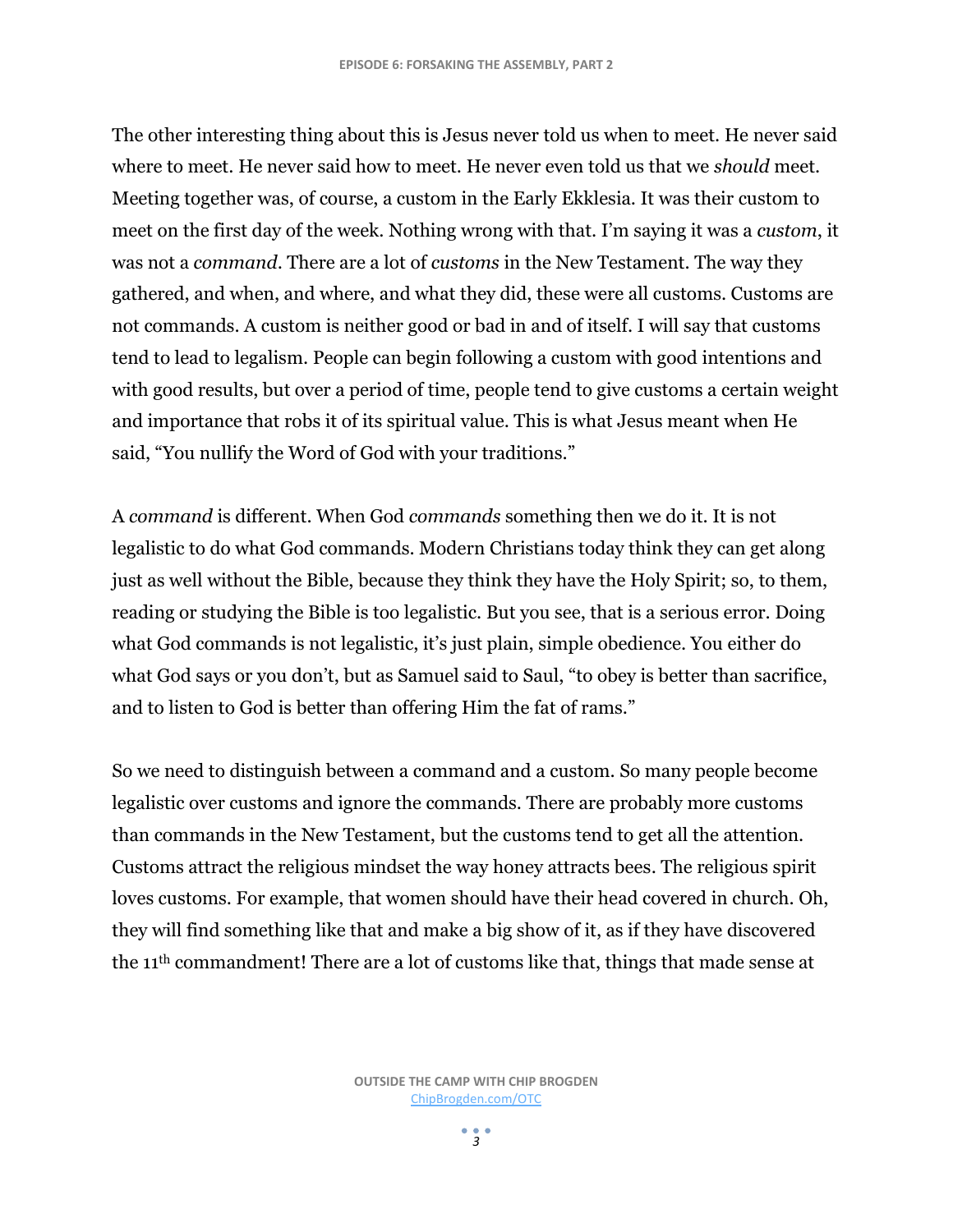the time, things that were appropriate for the people and the situation they were in, but not necessarily appropriate for us today.

Of course, this opens me up to the accusation that if we pick and choose which Scriptures are commands and which are customs, we could justify anything, or just decide that something is a custom and decide we aren't going to follow it. No. I'm not suggesting that we take commandments and turn them into customs, I'm saying let's not take a custom and treat it as if it is a commandment. Do not kill, steal, or commit adultery. Those are commandments, right? We aren't going to minimize those and say, "Well, it's a nice custom to be married to one person at the time, but in today's modern age we're going to dispense with that custom!" Oh no! You don't nullify the Word of God, you don't disobey the commandment of God, in order to follow your own silly ideas and customs that are contrary to God. That's not what I'm saying at all. I'm saying that we often lack enough spiritual discernment and wisdom to be able to tell the difference between what is a command and what is a custom.

Bringing it back around to the idea of gathering together. There are a lot of customs. I see where people gathered and did certain things in the New Testament, but I don't see where Jesus ever commanded these gatherings to take place. He didn't say when to meet, where to meet, or what to do when you meet. He only said that where two or three are gathered together in His Name, He is there in the midst of them. It is a wonderful promise, but even that is not a command. It assumes, and I think it assumes correctly, that at least two or three believers in Jesus will be physically in the same place sometimes. I mean, that seems reasonable, doesn't it? At some point, as a believer in Jesus, you're going to run into another believer in Jesus. And if you are both walking with the Lord, I would imagine that there is going to be some discussion about the things of the Lord. Right? Doesn't that make sense? So, Jesus is saying that when two or three of you are gathered together in His Name, He is there with you. What a wonderful

> **OUTSIDE THE CAMP WITH CHIP BROGDEN** [ChipBrogden.com/OTC](http://chipbrogden.com/OTC)

> > $\frac{1}{4}$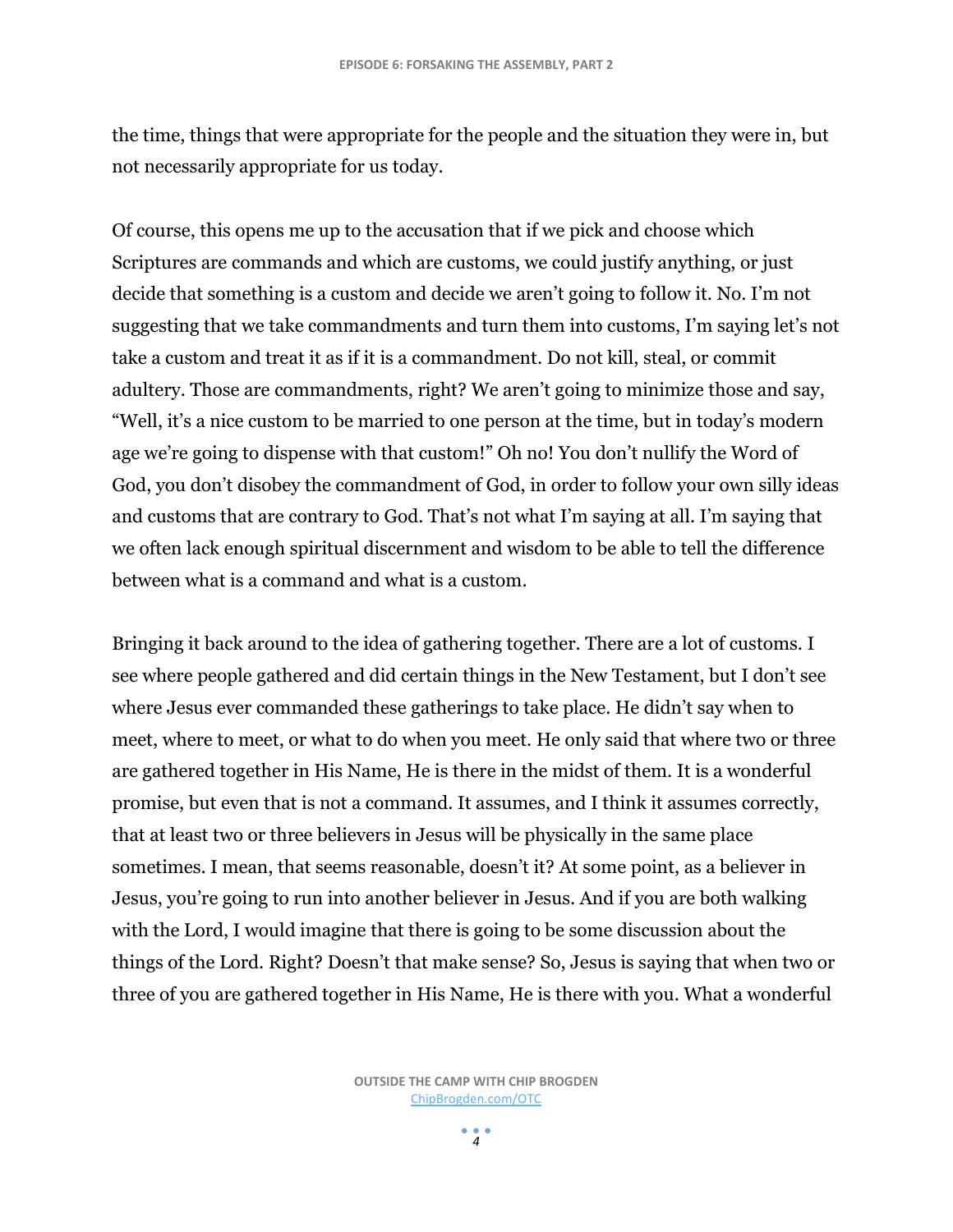promise that is! The promise of His presence in the midst of us! But there is no command here. Jesus does not say where these gatherings are to take place. He does not say how often we are to meet. He does not tell us what we are supposed to do or say in these gatherings. In fact, it seems to me that if He is in the midst of the gathering – in other words, if He is there with us when we gather in His Name – then He is the One Who will lead, guide, direct, and teach us. Right? Where is the leader? Who is in charge? It sounds to me that this gathering is so small and intimate that we can dispense with a lot of the stuff we think we need when we gather together and just be normal – two or three people gathered together with Jesus in the midst, and we are sharing the things of the Lord and helping one another, and He is there, directing and guiding whatever we are doing!

But when I talk about this kind of gathering, what do you see in your mind? Do you still see people sitting in a circle? People singing hymns? Somebody preaching? We have all these pictures in our head of what we think a gathering is supposed to look like and feel like – a "Fellowship Fantasy" about how to meet, where to meet, what to do when we meet, and we just ruin the whole thing. We're following the programming we received from the Institutional Church. Or, we're following somebody's teaching or book about how to meet in homes, or we go to their conferences and meetings and come back and try to do things the way they do them. All of that, I'm saying, is a custom. Very often, the custom becomes a tradition that is void of the Life of God.

*ANNOUNCER: Real. Simple. Truth. You're listening to Outside the Camp with Chip Brogden. [www.ChipBrogden.com.](www.ChipBrogden.com)*

CHIP: Jesus never said where to meet, when to meet, how often to meet, or what to do when we meet. And I'll tell you something else: Jesus never said how long the gathering is supposed to last. Could be five minutes, could be five hours. I don't know. Could meet

 $\frac{1}{5}$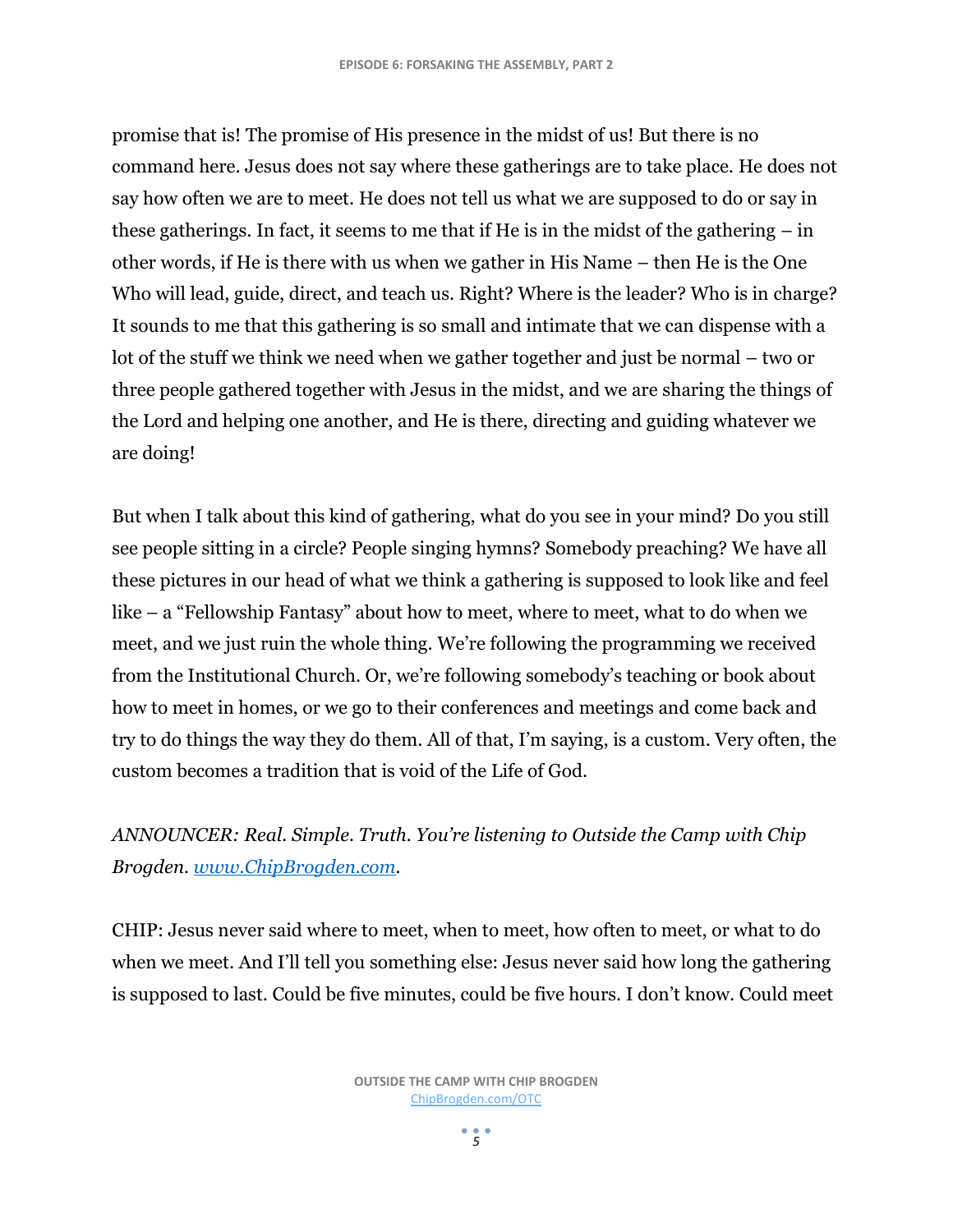every day for six months, could meet once a week a for a year, could meet one time and that's it. Who can say? Jesus never told us. So if Jesus never said when, where, or how often to meet, then it probably is not that important to Him; therefore, I don't think it should be all that important to us. He just never said. If it was important to know, wouldn't He have told us? He did not say, and by not saying, that actually says a lot.

That probably accounts for all the customs that have sprung up around the subject of gathering together. That's probably why Paul had to answer so many questions about gathering together, precisely because they were doing something that had no specific commandment attached to it. Have you ever thought about why? If it was so important that we gather together a certain way, why didn't Jesus give specific commandments? Now remember, I'm not saying they didn't gather together, I'm saying Jesus – for all His teachings and things He did command – never gave any commandment about gathering together. For that matter, He never gave any commandment to His disciples about celebrating His birthday, or celebrating Easter, or observing any other holy day or special day. Now, just because He didn't command something doesn't mean it is wrong to do it, it just means if you do it, you're following a custom, not a command. Some customs are perfectly harmless. Other customs turn into religious traditions, and after a while the people who follow those customs begin to speak of them as if they are commandments, and they begin to condemn people who don't believe and behave exactly the way they do. That's something you should pay attention to.

What customs are you following as if they are commandments? Is it a harmless custom, or is it a distraction from the simplicity of Christ? Does the custom create greater liberty, or greater legalism? Does it set people free, or does it bring them into bondage?

This is why, when we look in the New Testament, and we see how the Early Ekklesia did things, it is wrong to merely copy their behavior as a New Testament pattern. The one

 $\frac{1}{6}$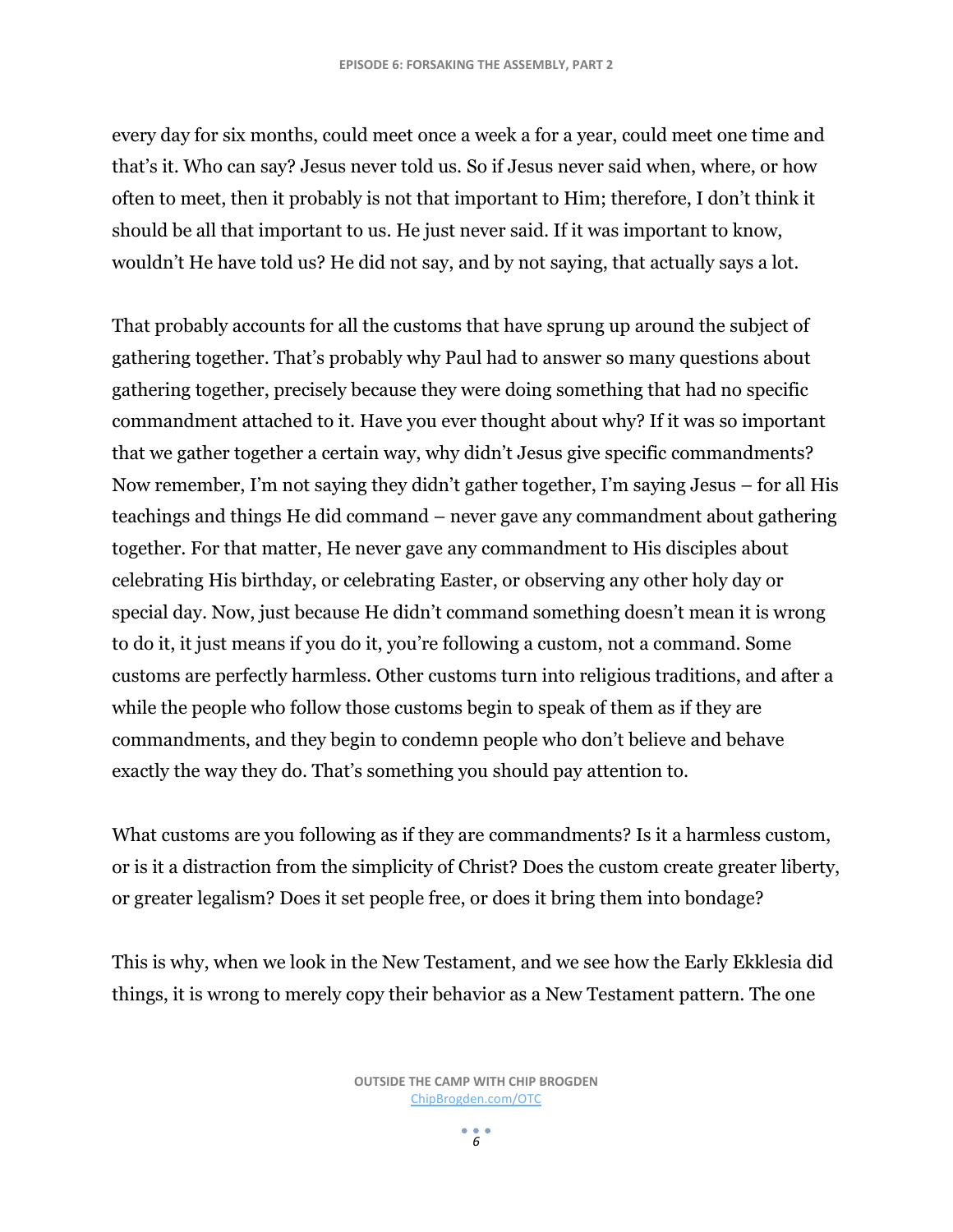distinctive about those Early Believers is that they were filled with the Holy Spirit, and were led by Him. I am confident that the Holy Spirit was leading, directing, and governing the Early Ekklesia in the beginning. As things progressed, I am less confident. Do you know how to read the Bible? Do you know how to tell the difference between people who are led by the Spirit and people who have fallen into the flesh? Most cannot, because they are in the flesh themselves. "The natural man cannot receive the things of the Spirit of God, neither can He know them for they are spiritually discerned." People who lack spiritual discernment lack the ability to distinguish between custom and command, between a good example and a bad example. So when you say, "Brother, do you believe the Holy Spirit was leading the Early Ekklesia?" I would have to say, "It all depends!" In some cases, clearly the Holy Spirit was leading and directing. In some cases, clearly the Holy Spirit was NOT leading and directing. Those with spiritual discernment should be able to see the difference. Those without spiritual discernment will just blindly accept everything as a "New Testament pattern" for "how to do church" and will create all kinds of problems.

Jesus did not give us a pattern, but He did give us a promise! And the promise is that He is in the midst of those gathered in His Name. I mean, seriously, you and one other believer constitutes a gathering of believers. I'm totally serious! I'm not saying it – Jesus is saying it. You know, in many places of government and business, you have to have a certain minimum number of people to constitute a quorum – the least amount of members needed to make decisions. In the United State Senate, you have to have at least 51 Senators to constitute a quorum. There are 100 senators, so that means there has to be a little more than half  $-51$  out of 100 – in order to conduct business. Different committees, groups and organizations have similar rules.

What is the minimum number required for a gathering of believers in Jesus? Two! Just you and one other person. I mean it's so simple! But if your idea of "gathering" is a Bible

 $\frac{1}{7}$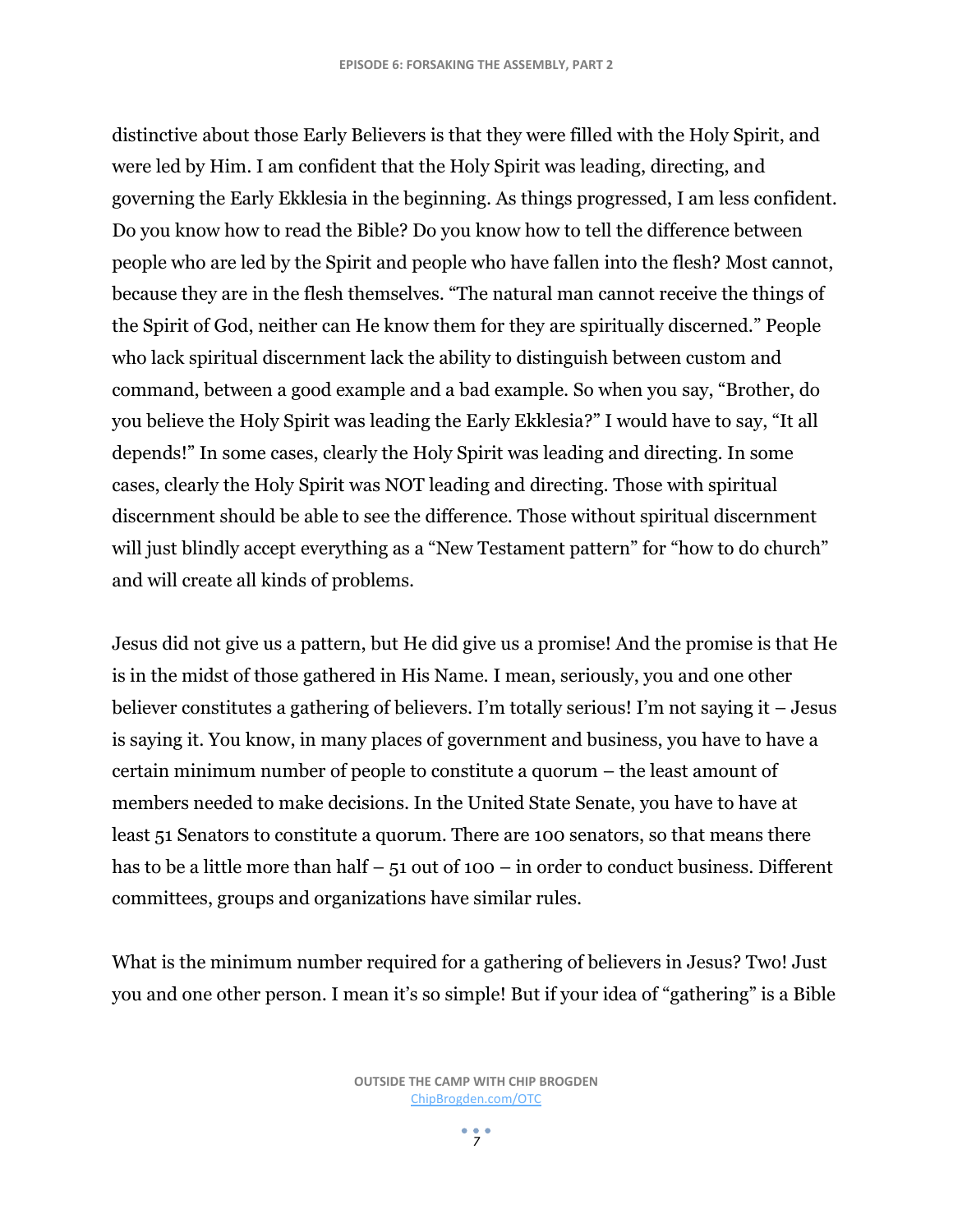study with a dozen people or a church service with a hundred people or a conference with 500 people then you're really missing out on a lot of fellowship opportunities all around you.

Now, I think I know where some of the confusion comes from. We read in the Book of Acts how 3,000 people were saved on the Day of Pentecost, how 5,000 people were saved a few days later when the lame man was healed, and we get focused on those numbers and imagine that whenever God does something "big" it's going to involve tens of thousands of people. So we think anything small is unimportant.

I just want to remind you of one thing – Jesus had many thousands of people who followed Him around and listened to His teachings, but He only had twelve disciples. So, thank the Lord for the many thousands of people who listened and believed in the Book of Acts – but were all of them disciples? Maybe they were. I'm not saying they weren't. Then again, maybe they were not. Numbers can be deceiving. Numbers can create more problems than they solve. Numbers can give us the illusion of great things happening when there is no depth. It was the large numbers that created the first argument in the Early Ekklesia, as one group complained that their widows were being neglected. Numbers! Lots of people mean lots of problems. You begin to see this thing getting a little bit out of control because of so many people. So then there had to be some organization to keep things where they should be, and perhaps there you see the beginning of the institutionalization of Christianity. All very logical, necessary, needful steps and decisions made because of large numbers.

But then these customs – for example, the custom of meeting together on the first day of the week – these customs became hardened into a religious tradition. Someone has said that fanaticism consists of continuing to do things after you have forgotten why you are doing them. So it is very easy to see how the custom of gathering on the first day of the

 $\frac{1}{8}$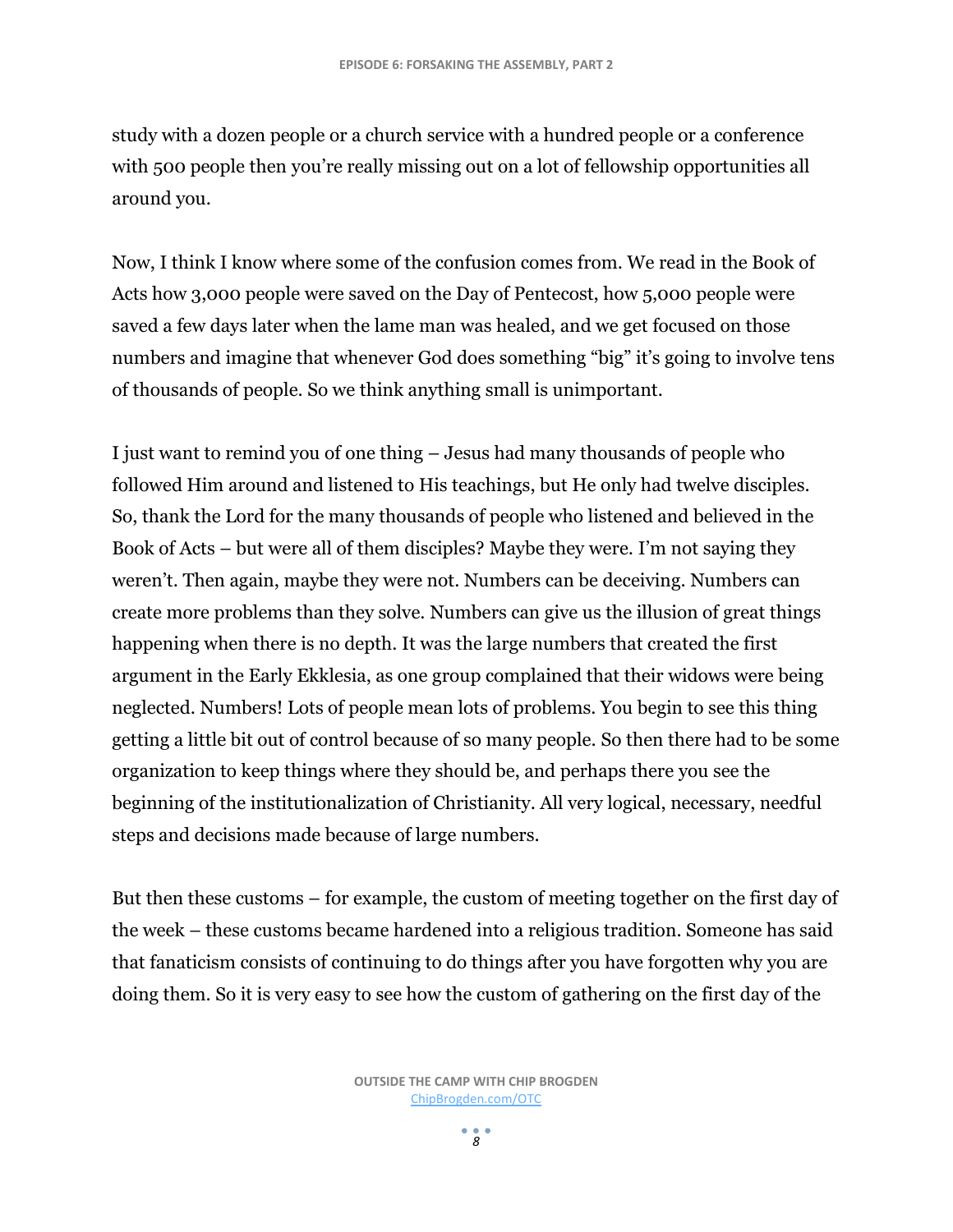week led to a religious tradition that says you MUST gather together on the first day of the week, and there's a certain WAY you must gather, and a certain PLACE you must gather. And eventually, the small groups of two or three grew to the point where they can't meet in homes anymore, so they began building church buildings to meet in, which totally changed the spirit and the group dynamic of the gathering, until Christianity was just another religion with its own set of customs, ceremonies, liturgies, holy days, rules and regulations, clergy and laity, organization, building funds. And so the custom continues to this day, and we think the custom is a command – we look at THAT and think THAT is the church Jesus said He would build. No, that is the church that MAN built. Jesus is building a house of living stones; He gave us no command for building churches or even building "THE CHURCH."

As I say, not all customs are bad – but when the custom brings God's people into bondage, when the custom exalts some pastor, prophet, or Pope as the spiritual head in the place of Christ, when the custom leads us away from the simplicity of Christ and confuses us with religion, when the custom does more harm than good, when the custom makes the Word of God of none effect through its tradition, then we would do well to question that custom and stop keeping it.

I still go back to what Jesus said – two or three, gathered in His Name, is good enough for Him. And if it's good enough for Him, my friend, then it is good enough for me. In many ways, and for many reasons, just two or three is better than two or three hundred, or two or three thousand. Whenever we think bigger is better, Jesus has a different idea. Whenever we think of growth and expanding and increasing our numbers, Jesus thinks that less is more, that we need to strip away and get down to the basics again. That seems to be His thinking so many times when it comes to the crowds. The crowds gathered, and He would shake them up with a difficult message, so they would be offended and scatter. The ones that stayed were the ones He wanted to work with, and

 $\frac{9}{9}$